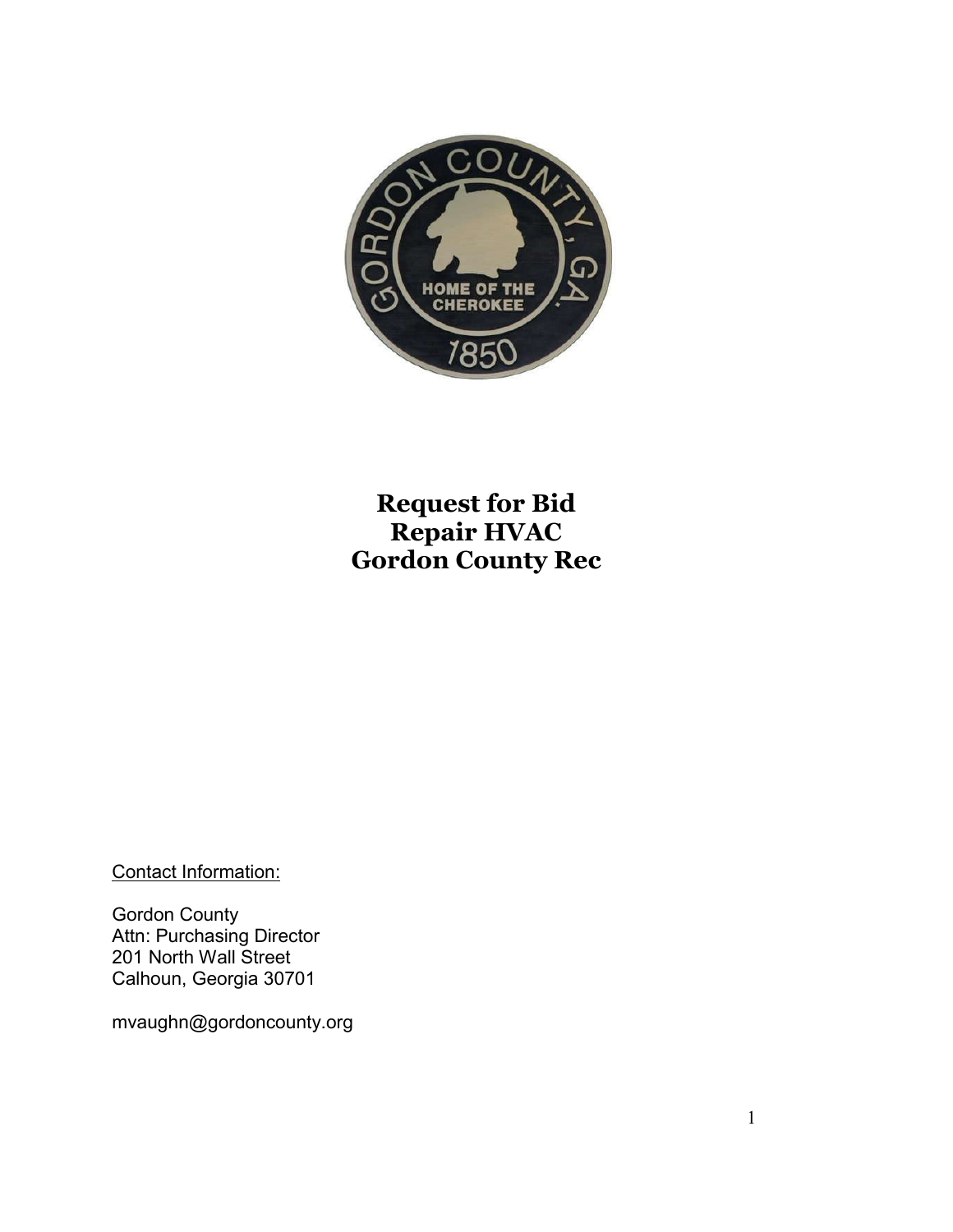## **TABLE OF CONTENTS**

| 1.0  |  |  |  |
|------|--|--|--|
| 11   |  |  |  |
| 12   |  |  |  |
| 13   |  |  |  |
| 14   |  |  |  |
| 1.5  |  |  |  |
| 2 0  |  |  |  |
| 3.0  |  |  |  |
| 4.0  |  |  |  |
| 5.0  |  |  |  |
| 6.0  |  |  |  |
| 7.0  |  |  |  |
| 8.0  |  |  |  |
| 9.0  |  |  |  |
| 100  |  |  |  |
| 10.1 |  |  |  |
|      |  |  |  |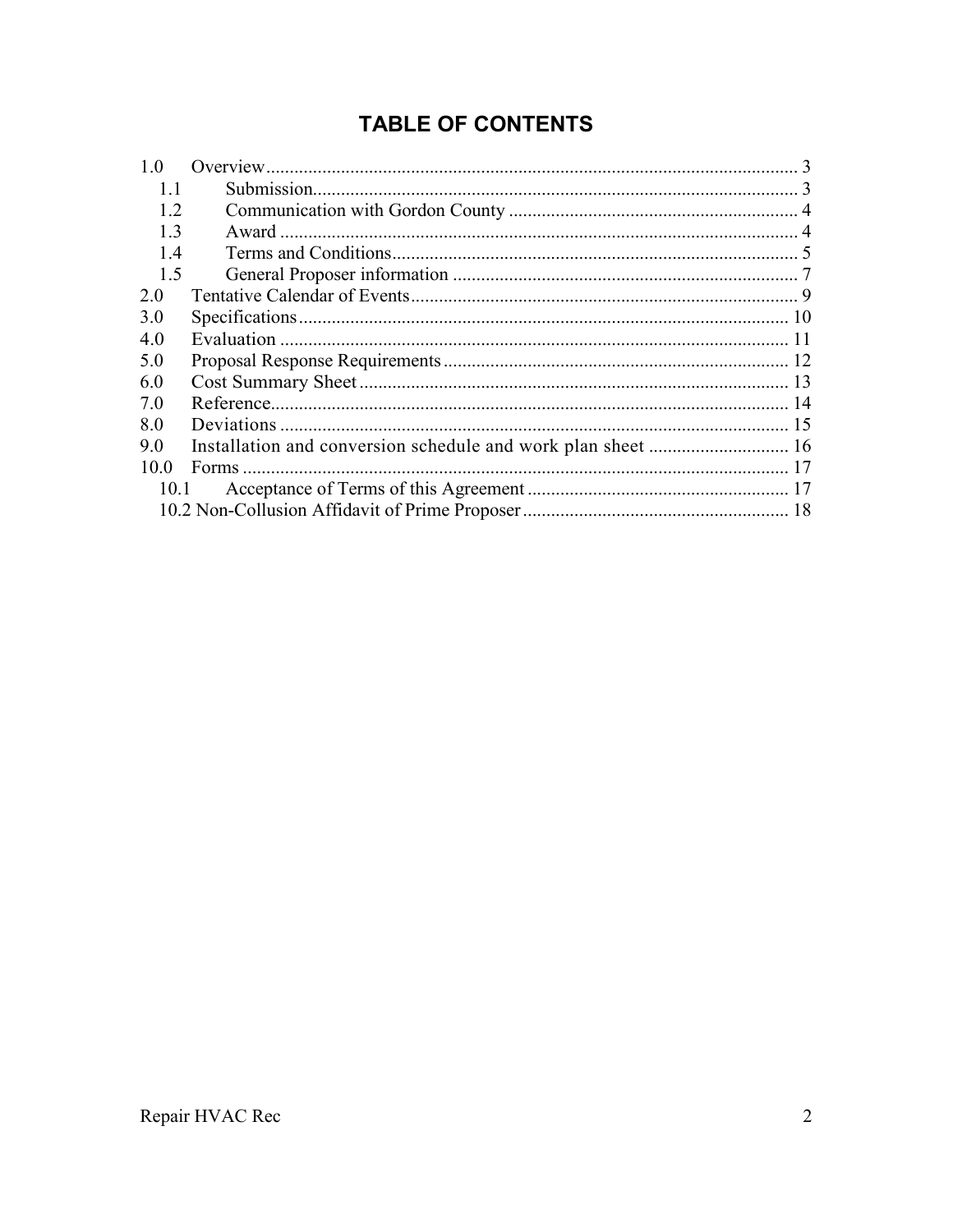## **1.0 Overview**

The Gordon County Board of Commissioners will be accepting sealed written bids from qualified vendors to repair HVAC system at the Sonoraville Rec. Dept. as described in the Specifications.

## *1.1 Submission*

If you choose to submit a bid for this product, the County requires the vendor submit two (2) sealed original printed proposals (e-mail or faxes not accepted) and one (1) electronic copy of the bid/proposal (cd or usb drive). Your sealed bid must be marked, "**Repair HVAC"** and delivered to the Gordon County Administration Building at 201 N. Wall Street, Calhoun, Georgia 30701 **no later than 2:00 p.m. on 02/05/2020.** The receiving time at the Gordon County Administration Building 201 N. Wall Street – Calhoun, GA 30701 will be the governing time for acceptability of the Proposal.

#### **A mandatory pre-bid meeting will be held on 01/31/2020 at 10am at Sonoraville Rec. – 7494 Fairmount Hwy – Calhoun GA 30701**

The Proposal response shall be in the form defined in **5.0 Proposal Response Requirements.**

Any response received after the deadline date and time shall be returned unopened. Incomplete responses may not be considered if the omissions are determined to be significant. All Proposals will be publicly opened and Proposal cost read at that time and place. You are invited to attend the opening. The submitted Proposal vendors will be posted online at www.gordoncounty.org the day after the proposal opening.

The Gordon County Board of Commissioners reserves the right to accept, or reject, any and all Proposals received and/or disregard informalities in the Proposals received. If additional information is needed, contact Martin Vaughn, Gordon County Purchasing Director myaughn@gordoncounty.org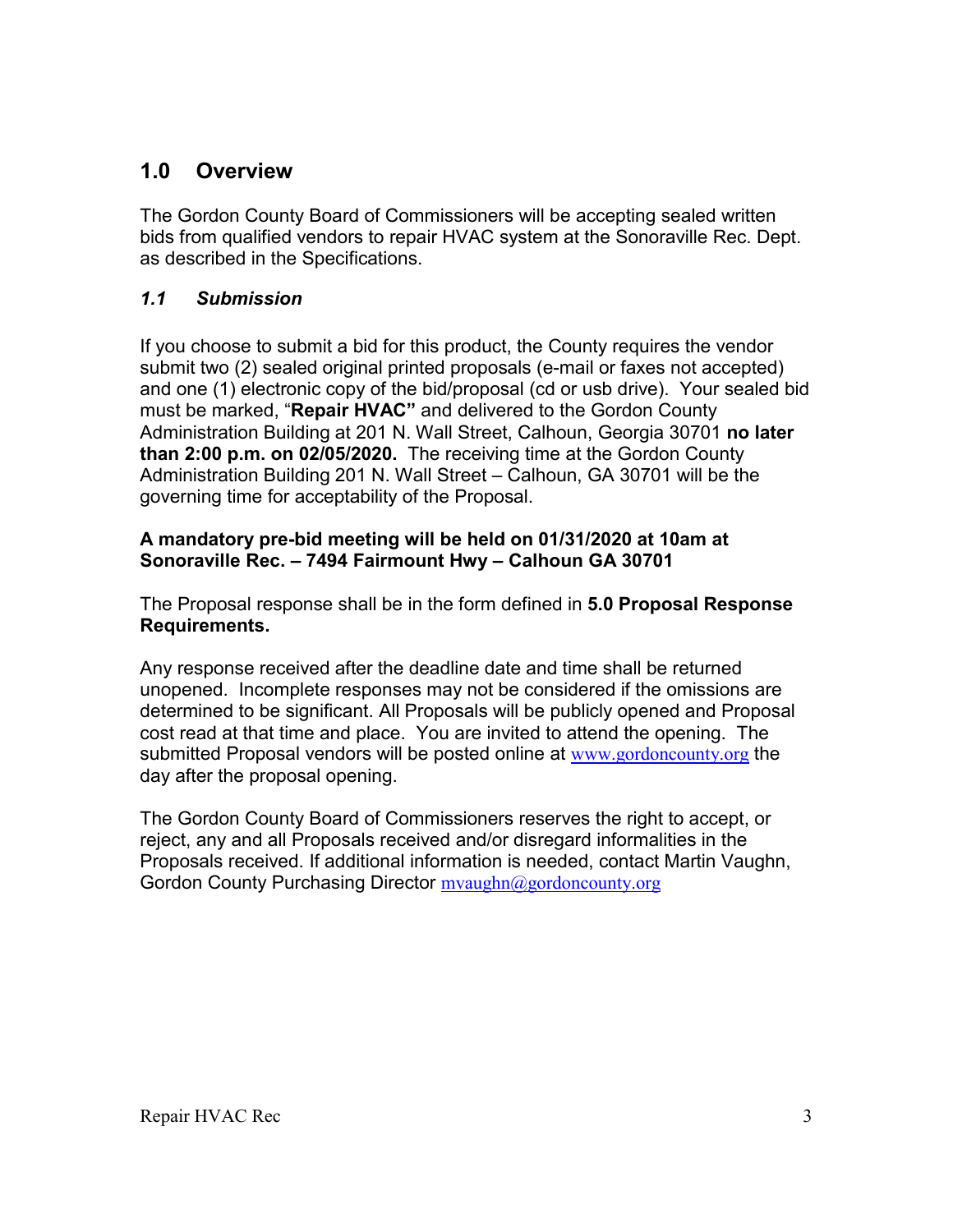## *1.2 Communication with Gordon County*

All Communications regarding this Proposal shall be communicated through Gordon County Purchasing. Telephone inquiries will not be accepted. Any questions regarding this Proposal should be submitted to Martin Vaughn via email – mvaughn@gordoncounty.org. Your inquiry shall be titled "Repair HVAC", your company name and telephone number must be on all correspondence. Information obtained from **any other source is not official and should not be relied upon.**

## *1.3 Award*

While the County is entertaining a bid, it will not be bound to award the bid.

The County may contact and evaluate the vendor's and any subcontractor's references; contact any vendor to clarify response; contact any current or past users of a vendors or subcontractors services.

The County will not be obligated to accept the lowest offer but will make an award in the best interest of the County after all factors have been evaluated.

The County will be the sole judge of the successful offer. The County reserves the right to negotiate with any and all vendors. Vendors are advised that it is possible that an award may be made without discussion or any contact concerning the Proposal received. Accordingly, Proposals should contain the most favorable terms from a price and technical standpoint, which the vendor can submit to the County. **DO NOT ASSUME** that you will be contacted or afforded an opportunity to clarify, discuss or revise your proposal.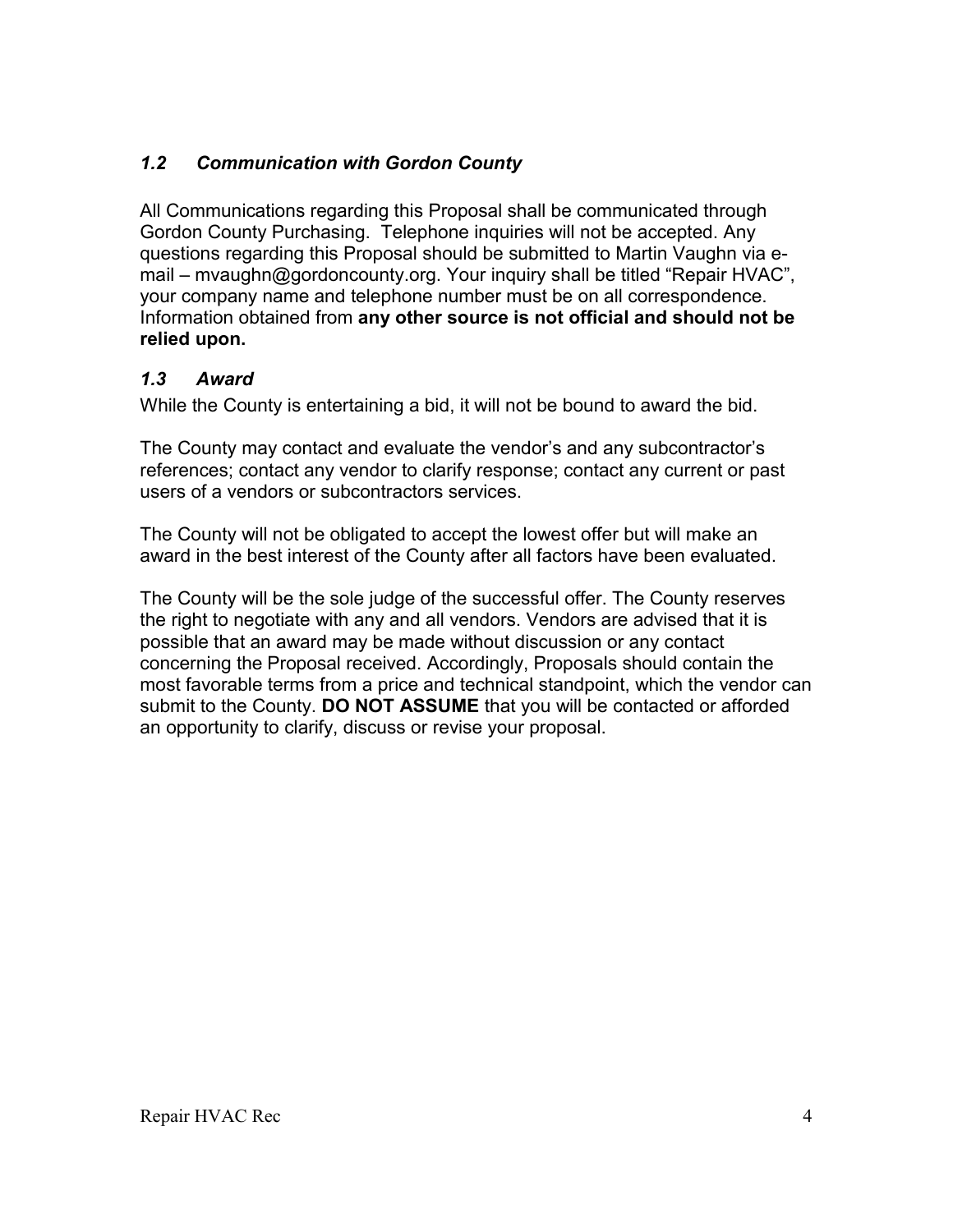## *1.4 Terms and Conditions*

The successful vendor shall submit the following items within ten calendar days of written notification from the county of the proposal award:

- Written certification that the Vendor operates a drug-free workplace in accordance with O.C.G.A. 50-24-1 through 50-24-6 (form provided by county).
- There are no expressed or implied obligations for Gordon County to reimburse responding companies for any expenses incurred in preparing proposals in response to this Proposal.
- The county reserves the right to request clarifications regarding information submitted as well as request additional information from one or more parties submitting qualifications.
- By submitting qualifications, a party certifies that it has fully read and understood this Proposal, has reviewed the attached documents (if any), and has full knowledge of the nature, scope, quantity and quality of the work to be performed; the requirements of the products and services to be provided and the conditions under which the services are to be performed. Failure to do so will not relieve the successful proposing company of their obligation to enter into a contract and to completely perform the contract in strict accordance with this Proposal.
- No proposals may be withdrawn or revoked for a period of 30 days after date of proposal opening.
- Ownership of all data, materials, and documentation prepared for and submitted in response to this Proposal shall belong exclusively to Gordon County and will be considered a public record and subject to public inspection in accordance with the Georgia Open Record Act, O.C.G.A. 50-18-70 et. seq. unless otherwise provided by law.
- The Gordon County Board of Commissioners reserves the right to reject any or all proposals, call for new proposals, to waive any informalities in a proposals, and to select the qualified parties. The Gordon County Board of Commissioners reserves the right to accept, reject, and/or negotiate any and all proposals or parts of proposals deemed by the Board to be in the best interest of citizens of Gordon County.
- This Proposal shall be governed in all respects by the laws of the State of Georgia and the successful proposing parties shall comply with all applicable federal, state, and local laws and regulations.
- By submitting their qualifications, all proposing parties certify that their proposals are made without collusion or fraud and that they have not offered or received any kickbacks or inducements from any other person or party in connection with their proposals, and that they have not conferred on any Gordon County employee having official responsibility for this procurement transaction of any payment, loan, subscription, advance, deposit of money, services, or anything of value of more than nominal value, present or promise, unless consideration of substantially equal or greater value was exchanged.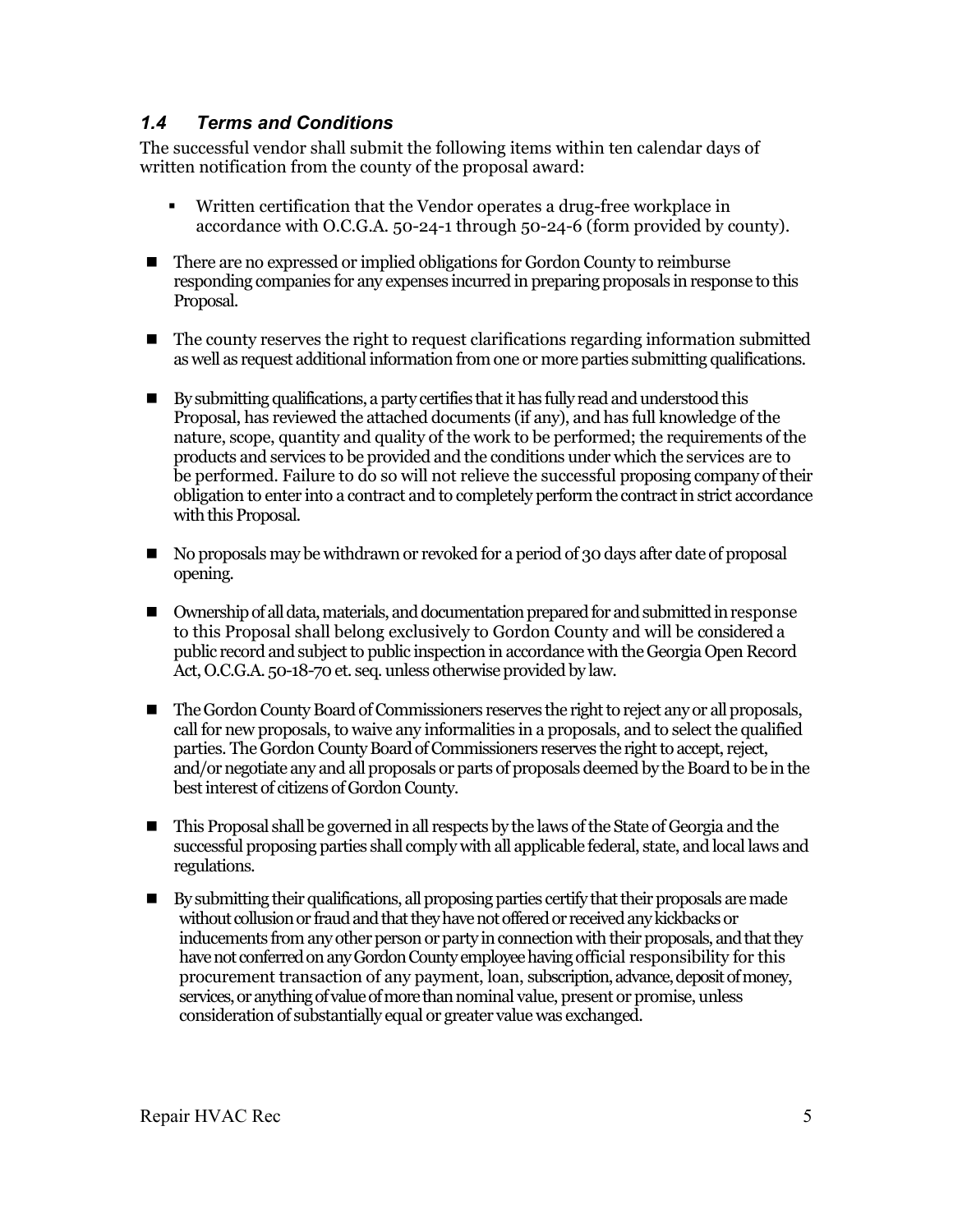- $\blacksquare$  The proposing parties specifically certify in submitting their proposals that they are not in violation of O.C.G.A. 16-10-2 and 16-10-22 for acts of bribery, and/or conspiracy in restraint of free and open competition in transactions with state or political subdivisions.
- By submitting their qualifications, all proposing companies certify that they are not currently debarred from submitting bids or proposals on contracts by any agency of the State of Georgia and/or the federal government, nor are they an agent of any person or entity that is currently debarred from submitting Proposals on contracts by any agency of the State of Georgia or the federal government.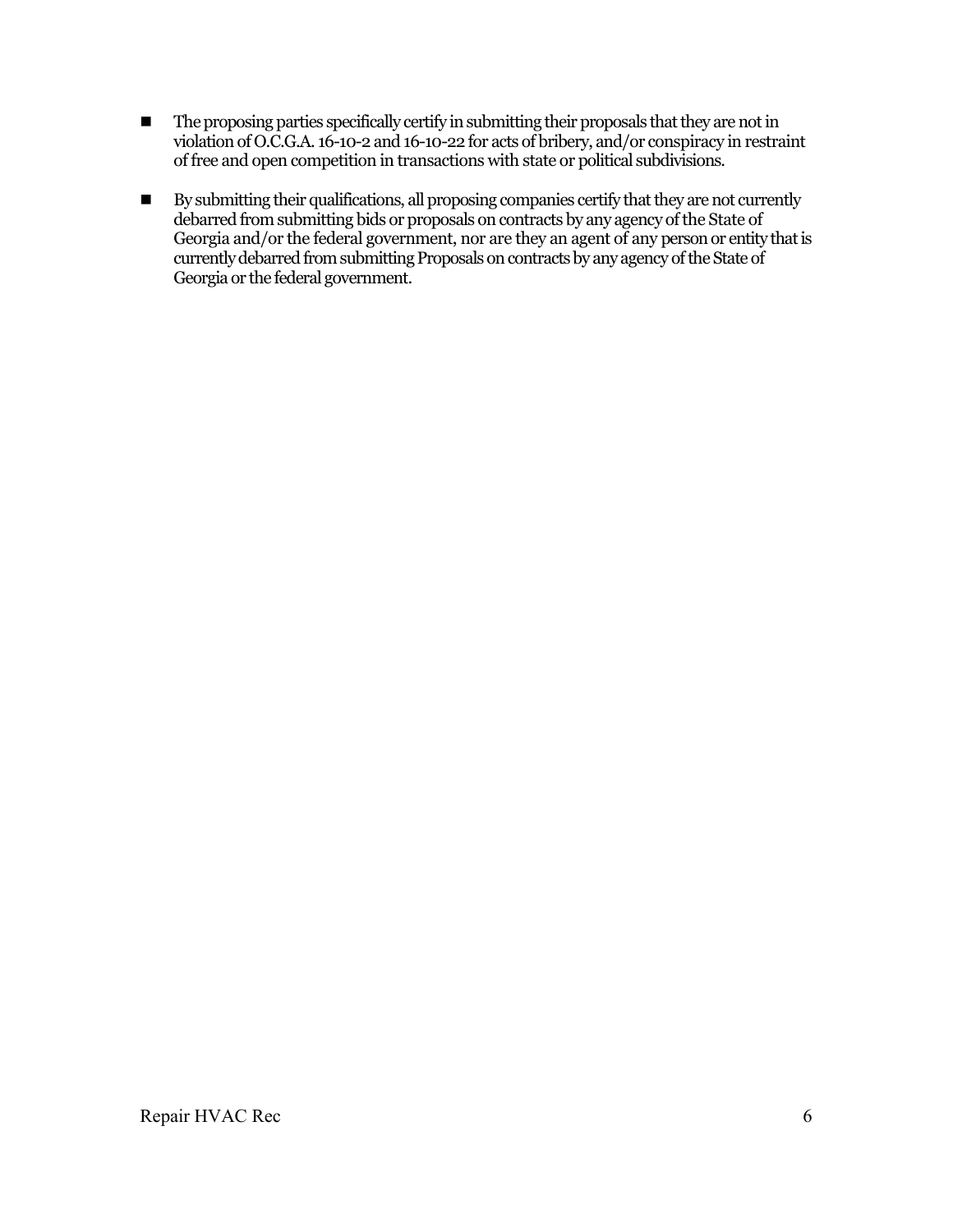## *1.5 General Proposer information*

The County reserves the right to lease and/or purchase more or less of each item or service at the unit price offered in the Vendor's system, unless the Vendor specifically and explicitly limits the response in this regard. The County reserves the right to negotiate with vendors regarding variations to the original proposal(s) that may be in the best interest of the County. The County reserves the right to accept or reject any or all bids or proposals and to waive informalities and irregularities in bids or bidding procedures and to accept any bid determined by the Board of Commissioners to best suit and fit the needs of the county in its sole discretion.

Vendor is to review and be familiar with the enclosed proposal specifications. Failure to review the specifications will not relieve the successful vendor of an obligation to furnish all products, services and labor necessary to carry out the provisions of the contract.

The successful proposing Vendor shall not assign or transfer any interest in the contract or subcontract any part of the contract without prior written approval from the County

The signer of the Proposal must declare that the Proposal is in all respects fair and in good faith without collusion or fraud and that the signer of the Proposal has the authority to bind the principal proponent.

Failure to include all information requested in this bid is cause for rejection of the proposal.

It is expressly understood and agreed that the proposing vendor is an independent contractor at all times and for all purposes hereunder. Officers, employees or representatives of the vendor will not be deemed in any way to be, and shall not hold themselves out as; employees, servants, representatives or agents of the County and will not be entitled to any fringe benefits of the County such as, but not limited to; health and accident insurance, life insurance, longevity, economic increases or paid sick or vacation leave. The vendor will be solely responsible for payroll wages, for the withholding and payment of all income and social security taxes to the proper federal, state, and local governments and for providing workers' compensation and unemployment insurance of the Vendor

It is agreed that the successful vendor shall not assign, transfer, convey, or otherwise dispose of the contract or its rights, title or interest in any part thereof, without prior written consent by the County. The County must approve **all subcontractors providing on-site services.**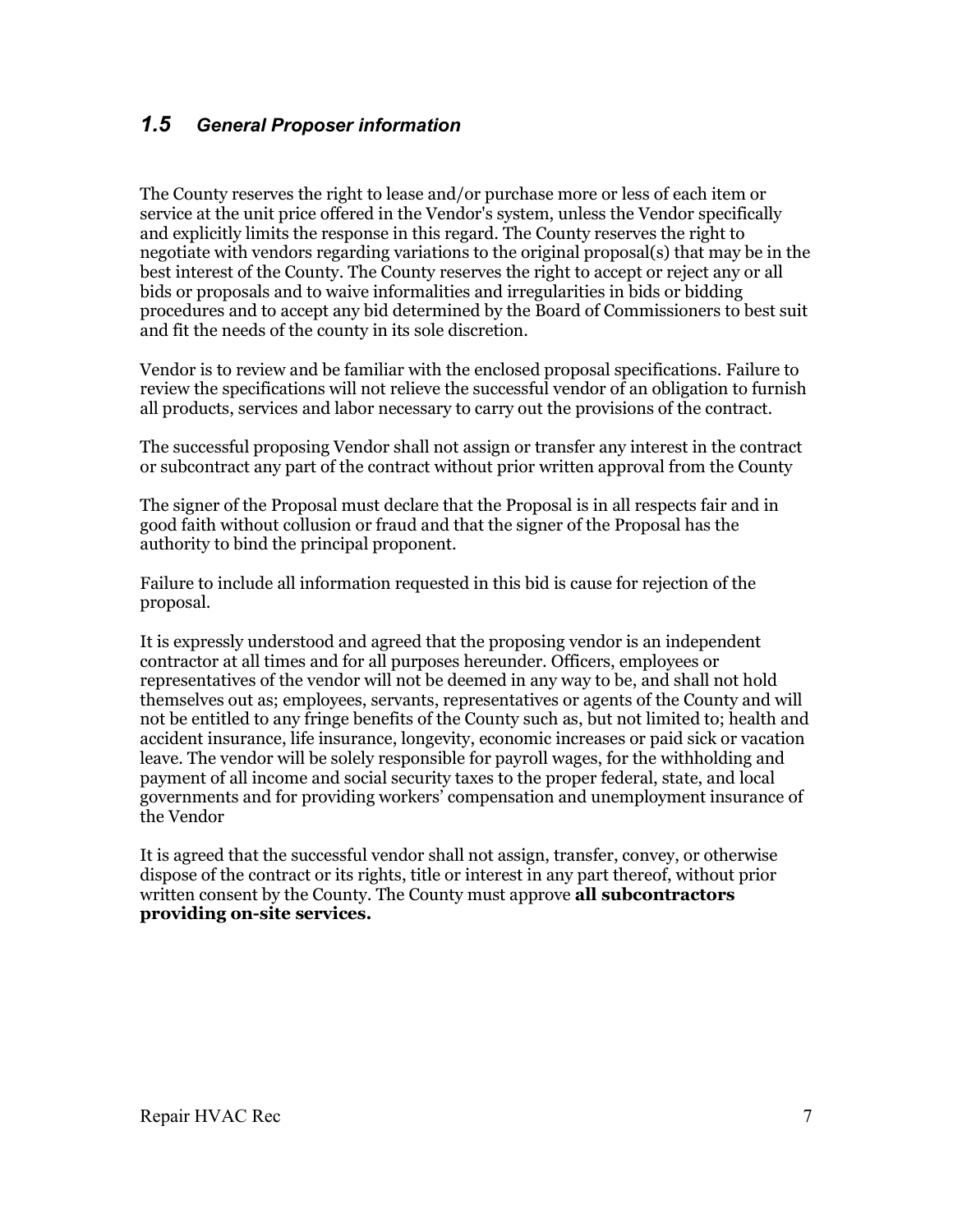Vendor shall indemnify, hold harmless and defend the County its officers, employees, agents and elected officials from and against any and all claims and actions brought against the County and its officers, employees, agents and elected officials for injury or death to any person or persons or damage to property arising out of the performance of this contract by the County, its employees, subcontractors or agents except all actions and claims arising out of the negligence of County.

Because bids awarded to "local" vendors contribute to the Gordon County tax base and promote the local economy, the Gordon County Board of Commissioners has determined that, under certain circumstances, such "local" vendors shall be provided an additional privilege when bidding against non-local vendors.

If a "local" vendor's bid shall meet all specifications and is not more than four percent (4%) more than the lowest responsive and responsible bidder, the lowest bidding "local" vendor shall be given one (1) business day from the opening of such bids in which to notify the Purchasing Director that it agrees to match the low bid submitted by any non-local vendor. If such "local" vendor shall not agree to match the low bid, then the next lowest "local" vendor, if any within this specified category, shall be given one (1) business day there from to notify the Purchasing Director that it agrees to match the low bid submitted by any nonlocal vendor, and so on until all "local" vendors who fall within the specified category have had an opportunity to match the low bid.

This privilege or preference shall not apply to road construction or public works projects otherwise governed by Georgia Law or to the purchase of any other goods and/or services, for which such preference is prohibited by Georgia Law.

A "local" vendor for purposes of this section shall be defined as a vendor maintaining a physical presence within Gordon County, including, but not limited to the maintenance of one (1) or more offices within Gordon County with continuous employment of not fewer than two (2) persons at such office(s) for more than six (6) months prior to the submission of such bid. The mere maintenance of a post office box within Gordon County shall not qualify a vendor as "local" for purposes of this policy.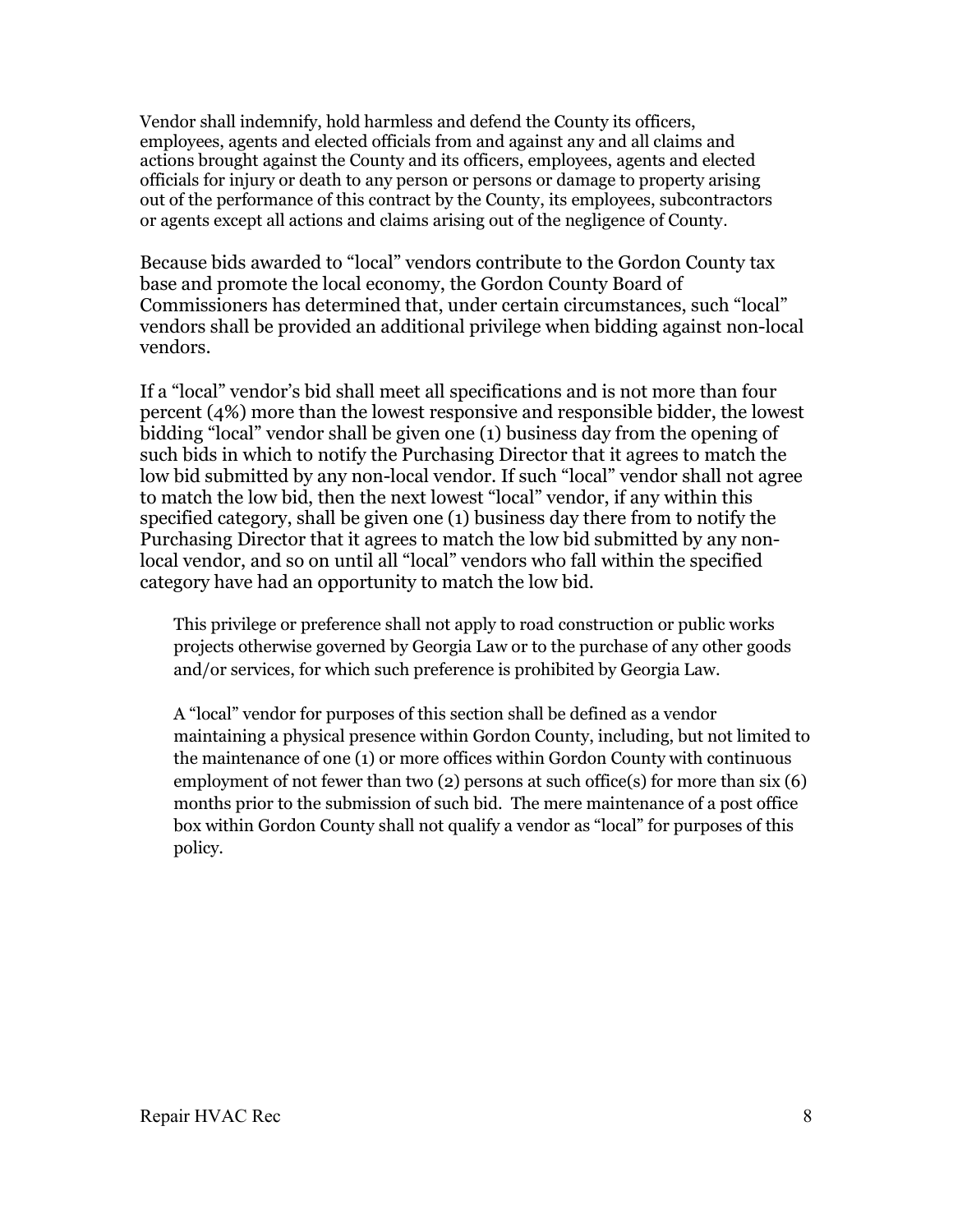## **2.0 Tentative Calendar of Events**

Proposal Posted: 01/22/2020

Mandatory Pre-Bid Meeting **01/31/2020** at 10 am. Sonoraville Rec. – 7494 Fairmount Hwy – Calhoun GA 30701

Proposal Submittal Deadline 02/05/2020 at 2PM Gordon County Admin Building – 201 N Wall St. – Calhoun, GA 30701

Evaluation 02/05 – 02/18/2020

Possible Vendor notification of award 02/19/2020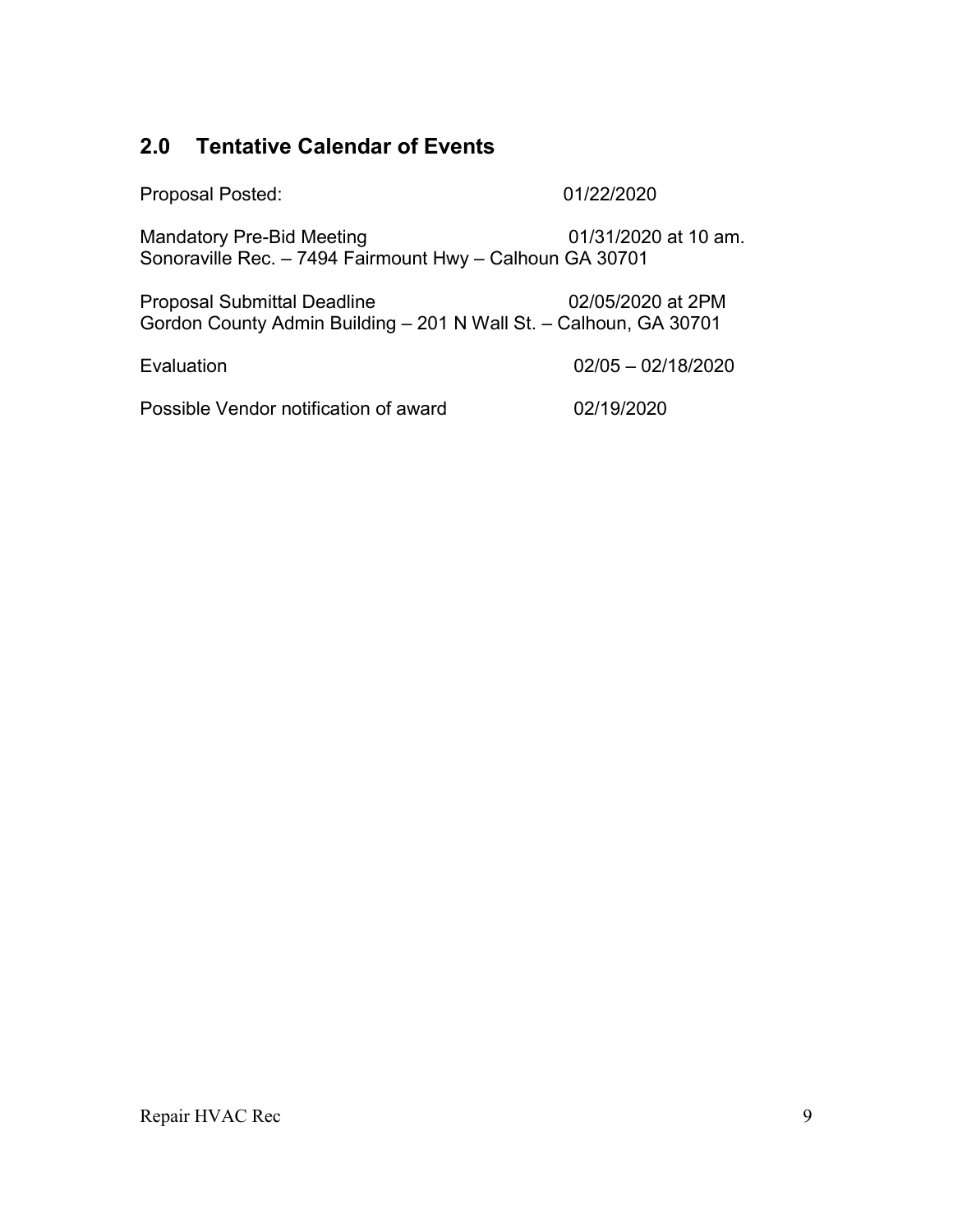## **3.0 Specifications**

## **Sonoraville Recreation Dept Chiller Replacement**

Air-Cooled Helical Rotary Water Chiller

225 Ton Air-Cooled Series R(TM) Model - RTAC2254U\*\*NU

This is to be turnkey installation and testing of system upon completion of replacement.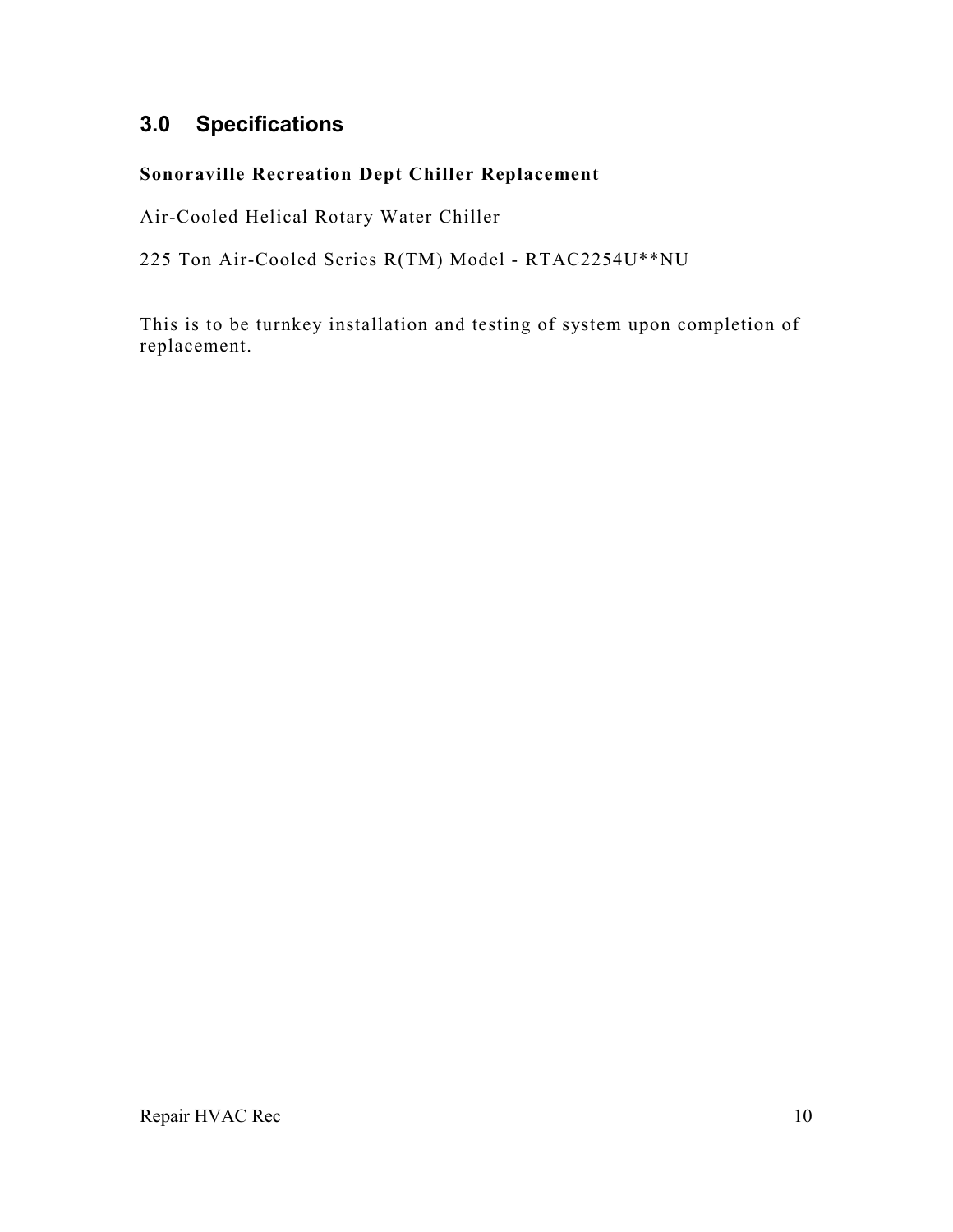## **4.0 Evaluation**

It is the intent of the County to acquire the best system available within its budgetary means. The County will accept the proposal which, in its estimation, will best serve the interest of the County and the users, and reserves the right to award a contract that shall be best for the public good. The County reserves the right to accept or reject any or all proposals received as the result of this proposal, to negotiate with all qualified sources, and/or cancel all or part of this proposal at any time. County may request re-proposals should it be deemed in its best interest to do so. Until such time as a contract is executed with the successful proposers, the County may cancel all or any part of this proposal. The County also reserves the right to waive any irregularities and technicalities.

Awarding of a proposal will be based upon a qualifications-based selection procedure. The following evaluation criteria will be used to evaluate proposals. The evaluation criteria listed are not necessarily listed in order of importance.

- **a.** Price
- **b.** Adequacy and completeness of the proposal with regard to the information provided
- **c.** System Suitability
- **d.** Vendor's track record in installing similar systems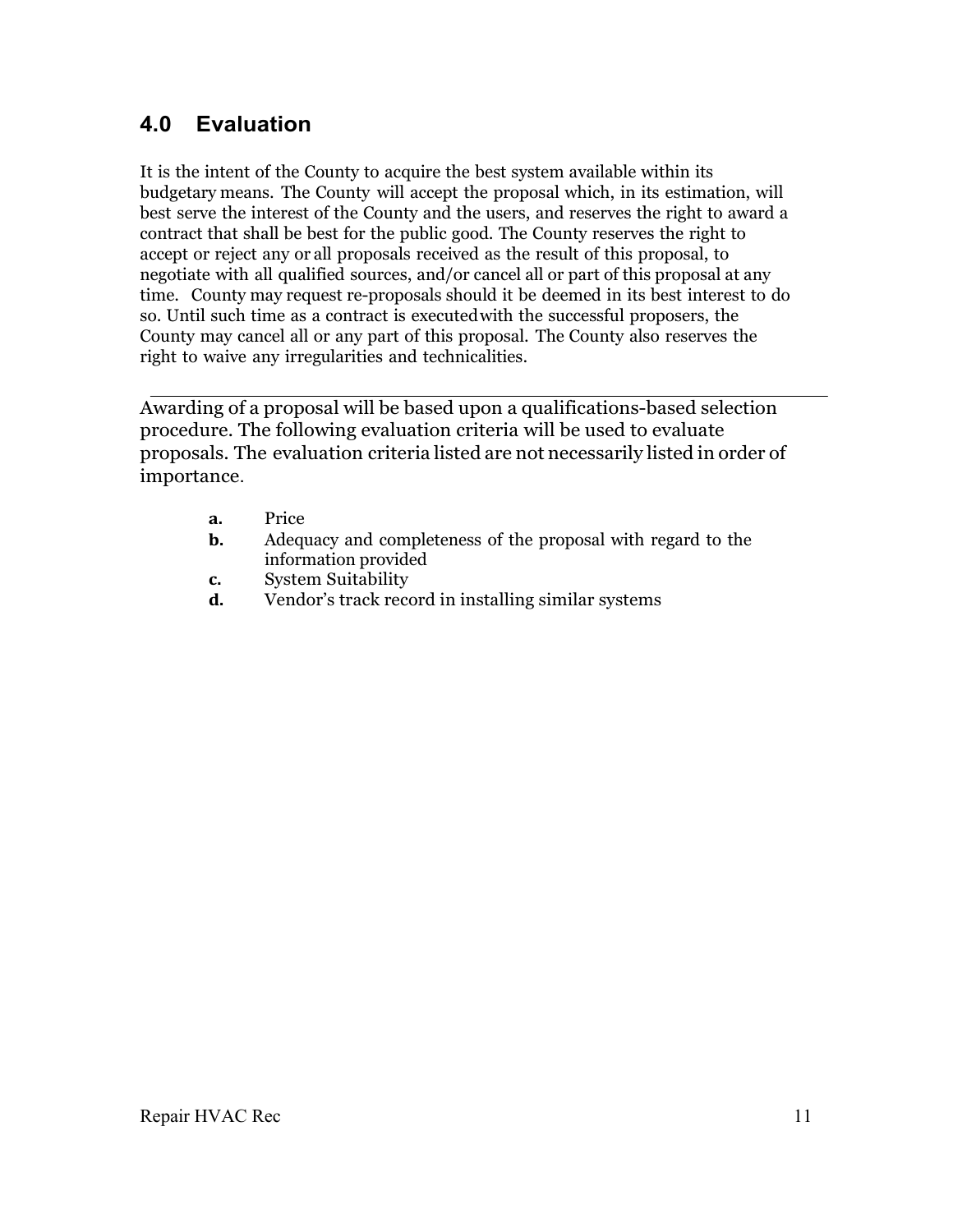## **5.0 Proposal Response Requirements**

| Company Name:               |      |  |  |  |  |  |
|-----------------------------|------|--|--|--|--|--|
| <b>Authorized Proposer:</b> | Date |  |  |  |  |  |

The Proposal response should be in the following order. **This sheet** should be the first page of your response followed by each of the following. *Check off each of the following to insure your response is complete.*

# *If your response is not in the specified response format – this is reason to disqualify a proposal.*

- Part 1 Completed Cost summary Sheet as required
- Part 2 Reference sheet(s)
- Part 3 Completed Specifications (Section 3)
- Part 4 Deviations sheet noting the deviations from specification requested
- Part 5 Installation and conversion schedule and work plan sheet
- Part 6 Any other Information deemed critical to your proposal
- Part 7 Forms

Completed Acceptance of Terms of this Agreement Sheet. Completed Non-Collusion Affidavit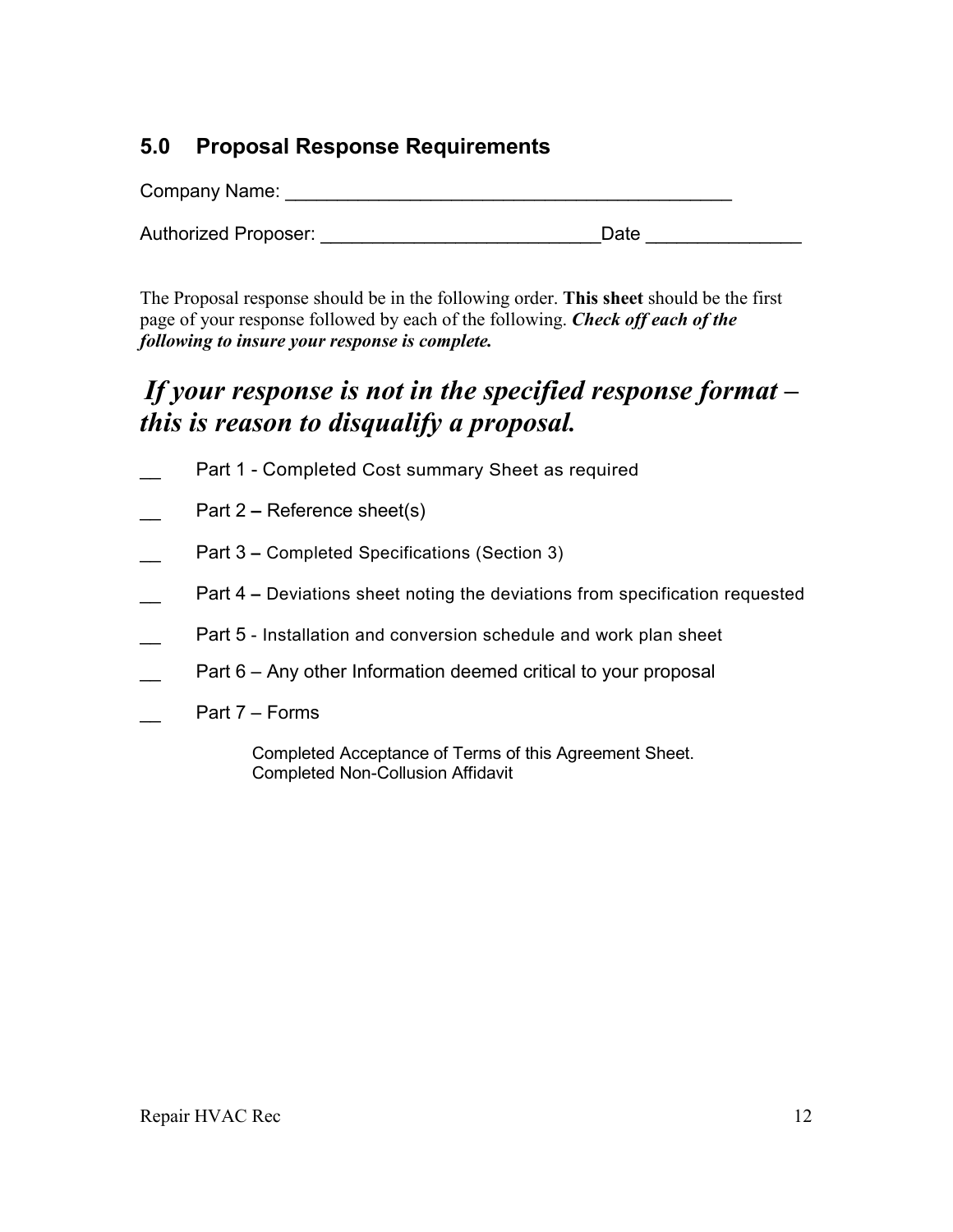# **6.0 Cost Summary Sheet**

PRICE \_\_\_\_\_\_\_\_\_\_\_\_\_\_\_\_\_\_\_\_\_\_\_\_ per unit as install, no freight or other charges shall be paid.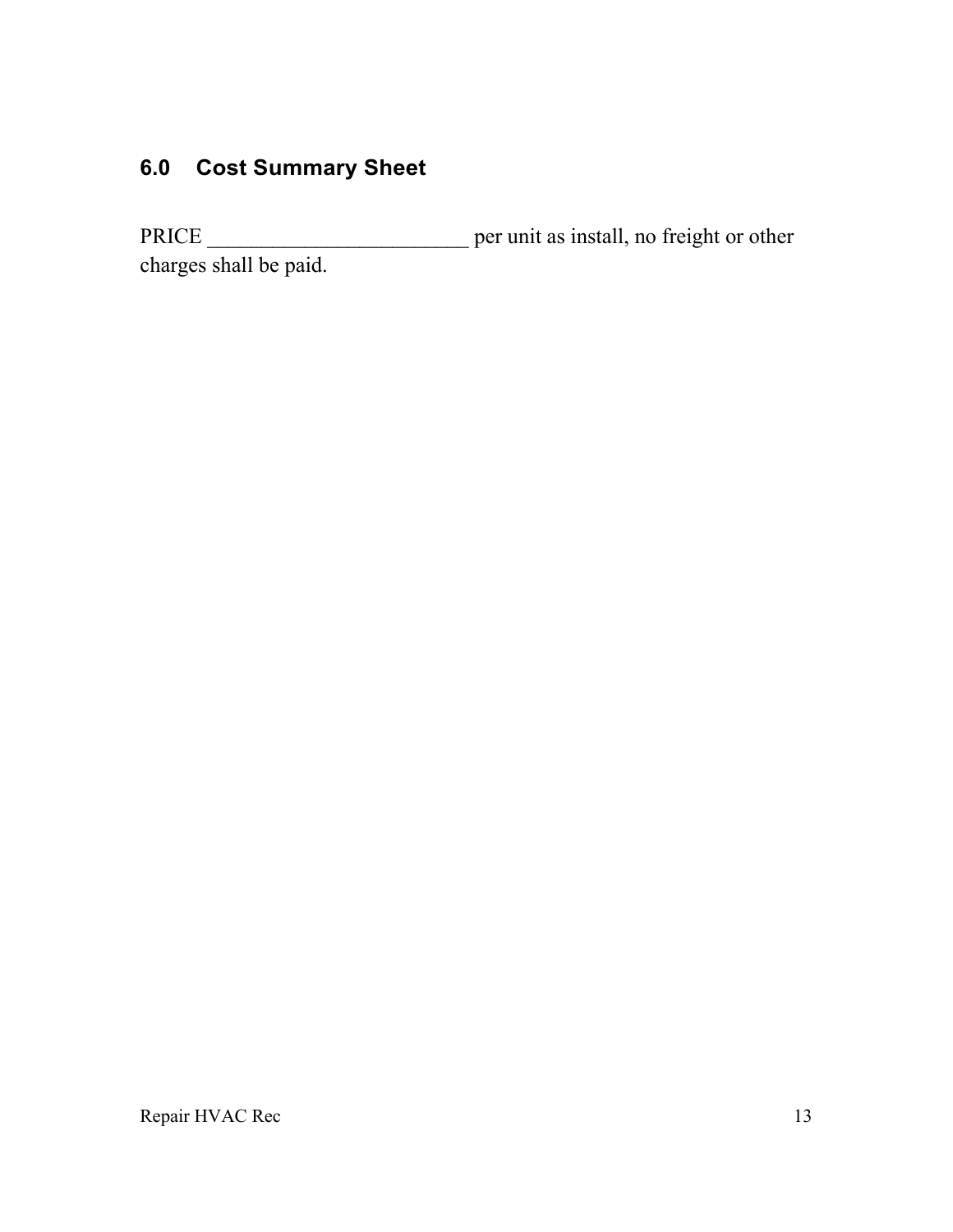## **7.0 Reference**

List 3 or more references with the same or similar systems installed as bid. Include Company Name, Address, Name of contact person, telephone and e-mail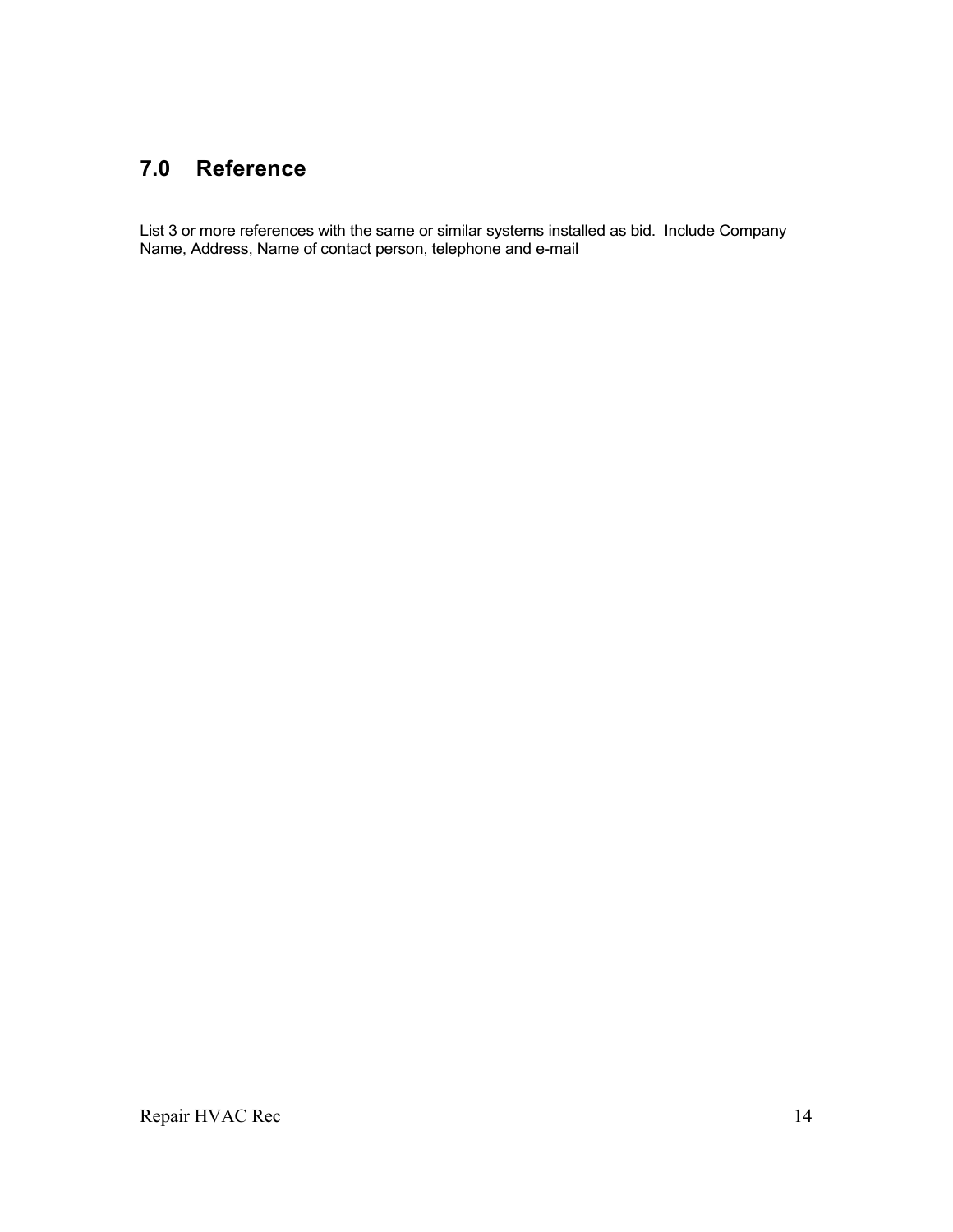## **8.0 Deviations**

#### **EXCEPTIONS TO SPECIFICATIONS**

**Any and all exceptions to the above specifications must be clearly stated. Use additional pages for exceptions, if necessary. Failure to explain all exceptions will void your submitted bid.**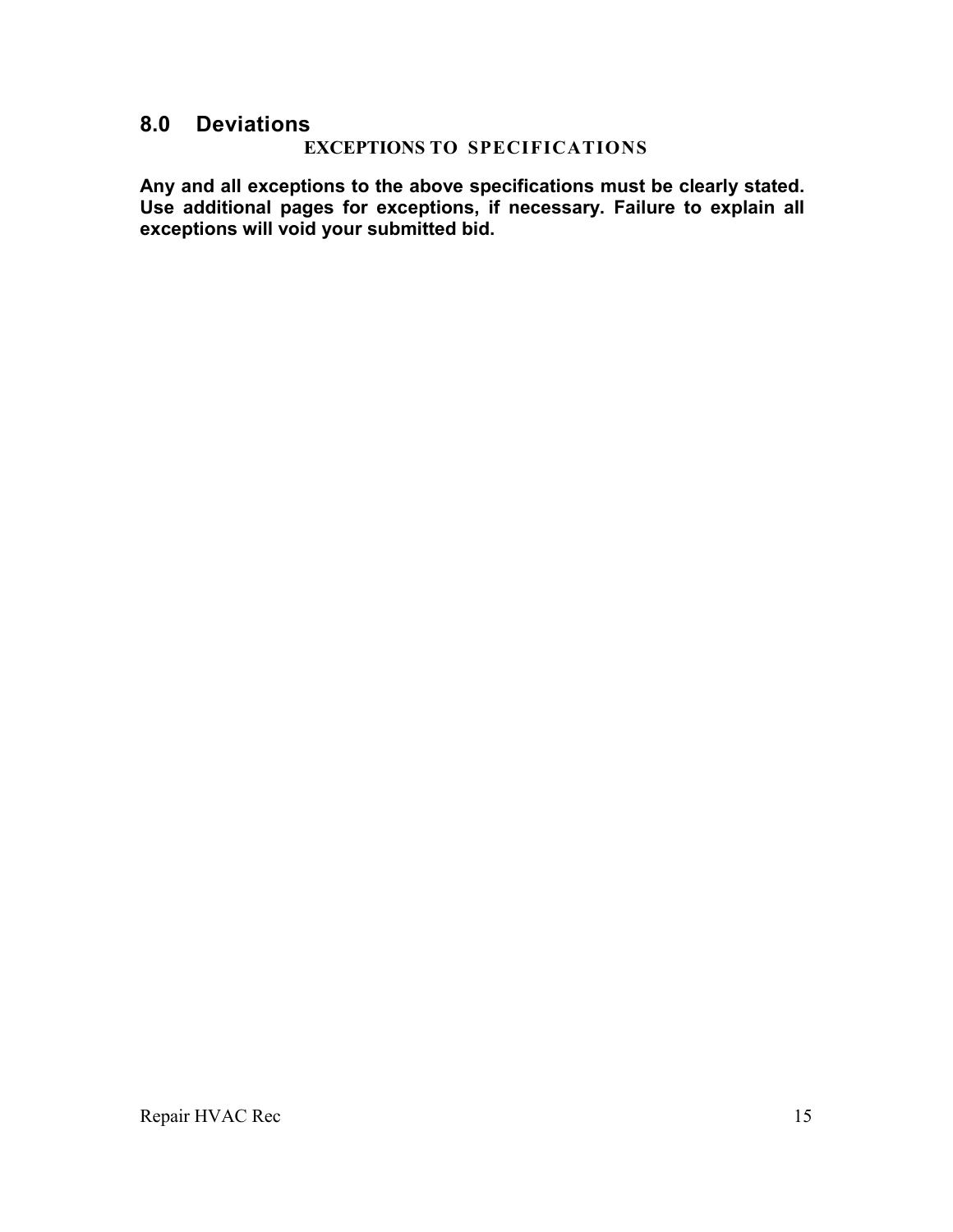## **9.0 Installation and conversion schedule and work plan sheet**

#### **System Delivery & Installation:**

The complete system shall be shipped via freight carrier transportation prepaid to the designated customer's locations. The **vendor** will be responsible for moving the system from the carrier and placement in the location. The **vendor** will provide **all necessary equipment (Crane, forklifts, pallet jacks, etc.) and/or tools for installation.** The vendor will test and balance the system upon completion of the system installation.

Provide time line for installation and testing.

.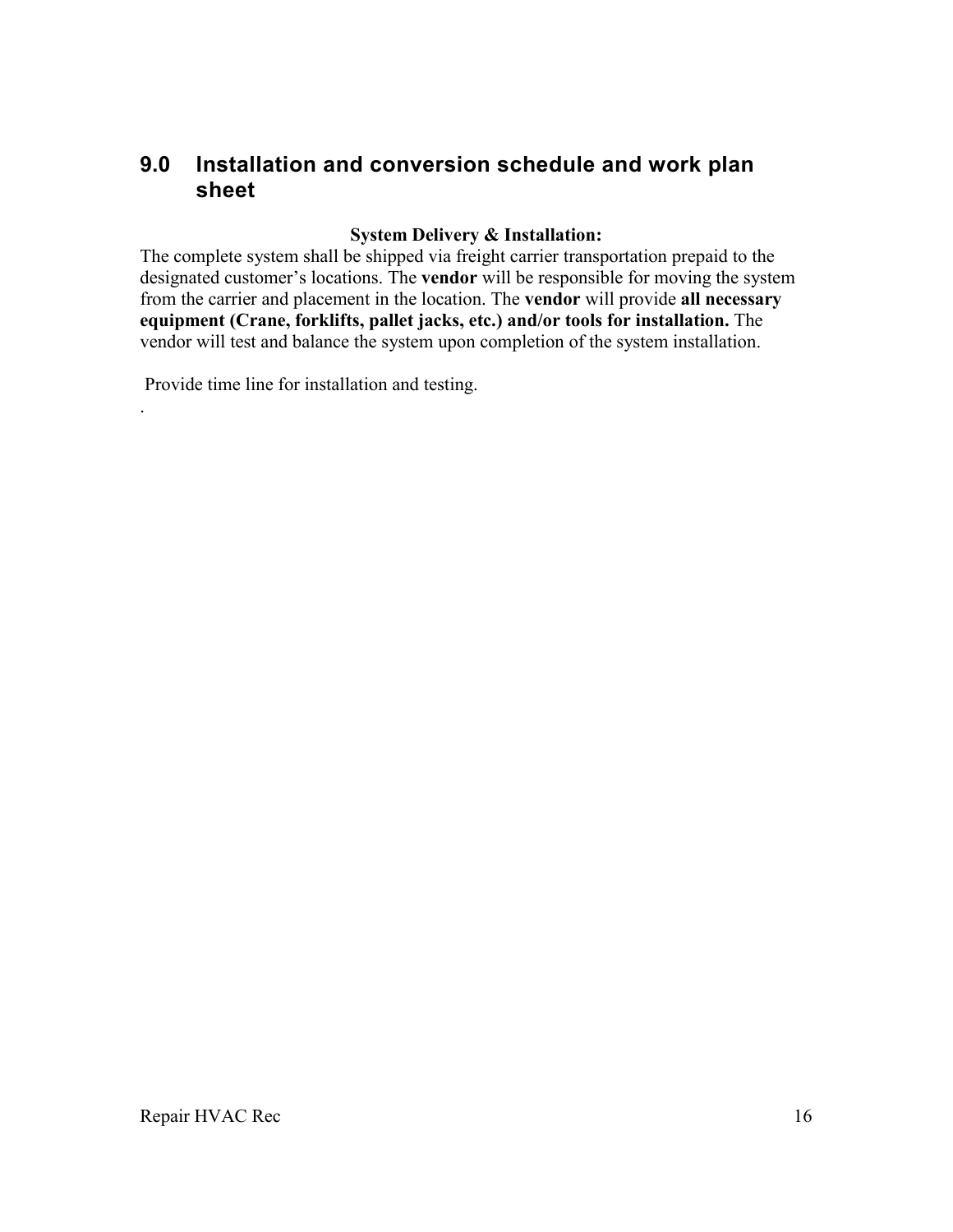## **10.0 Forms**

#### *10.1 Acceptance of Terms of this Agreement*

Name of Proposer:

| <b>Contact Person:</b>  |        |  |  |  |  |
|-------------------------|--------|--|--|--|--|
| Address:                |        |  |  |  |  |
| City/State/Zip:         |        |  |  |  |  |
| Telephone: _<br>E-mail: | Fax:   |  |  |  |  |
| Authorized Signature    | Title: |  |  |  |  |
| Name Printed:           | Date:  |  |  |  |  |

It is agreed by the above signed proposer that the signature and submission of this proposal represents the proposer's acceptance of all terms, conditions, and requirements of the proposal specifications and, if awarded, the proposal will represent the agreement between the parties.

The proposer agrees that the cost of any work performed, materials furnished, services provided, or expenses incurred, which are not specifically delineated in the proposal documents, but which are incidental to the scope, intent, and completion of this contract, shall be deemed to have been included in the prices for the various items scheduled.